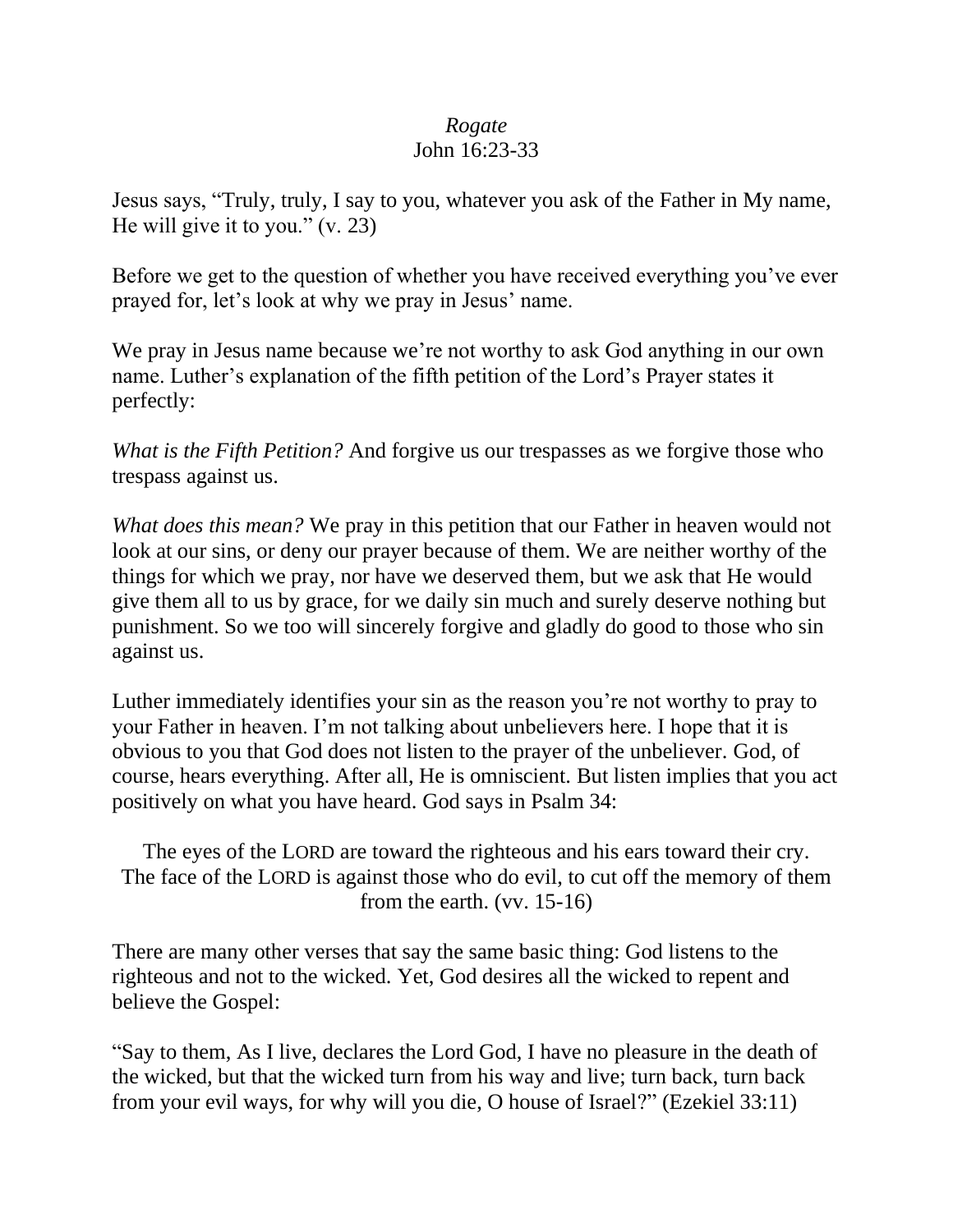"Now after John was arrested, Jesus came into Galilee, proclaiming the gospel of God, and saying, 'The time is fulfilled, and the kingdom of God is at hand; repent and believe in the gospel.'" (Mark 1:14–15)

"[God] desires all people to be saved and to come to the knowledge of the truth." (1 Timothy 2:4)

On a side note, we can never hear these verses enough. They should shape our attitude towards the unbeliever.

Yes. God desires the repentance of the wicked. Yet He will not hesitate to punish the wicked in this life and in the life to come. Earthly punishment constrains their evil to protect the innocent and is also meant to lead the wicked to repentance.

You, however, are not wicked. You are believers. You are sons and daughters of God the Father, and you have Jesus as your Brother! Through faith and baptism, you were brought into the family of the church. Through faith and baptism, God is your Father. Through faith and baptism, Jesus is your Brother. Through faith and baptism, you're given the Holy Spirit who works a living faith in you. It is through faith and baptism that you are worthy to talk to God. And Jesus is the one that makes this possible.

Through His perfect life and baptism, Jesus blessed the waters of baptism so that they would become a garment of righteousness for you. Through Jesus' death on the cross, the baptismal waters pouring out of His side become a cleansing, lifegiving flood for you. These make you worthy to pray to your Father in heaven. Then we can ask God "as dear children ask their dear father."

Sometimes its easy to forget that our standing before God depends on Jesus and not our own efforts. According to the world and your old sinful nature which you still have, your efforts are what matter before God. This is where the doctrine of vocation is so helpful. Jesus says,

"You shall love the Lord your God with all your heart and with all your soul and with all your mind. This is the great and first commandment. And a second is like it: You shall love your neighbor as yourself. On these two commandments depend all the Law and the Prophets." (Matthew 22:37–40)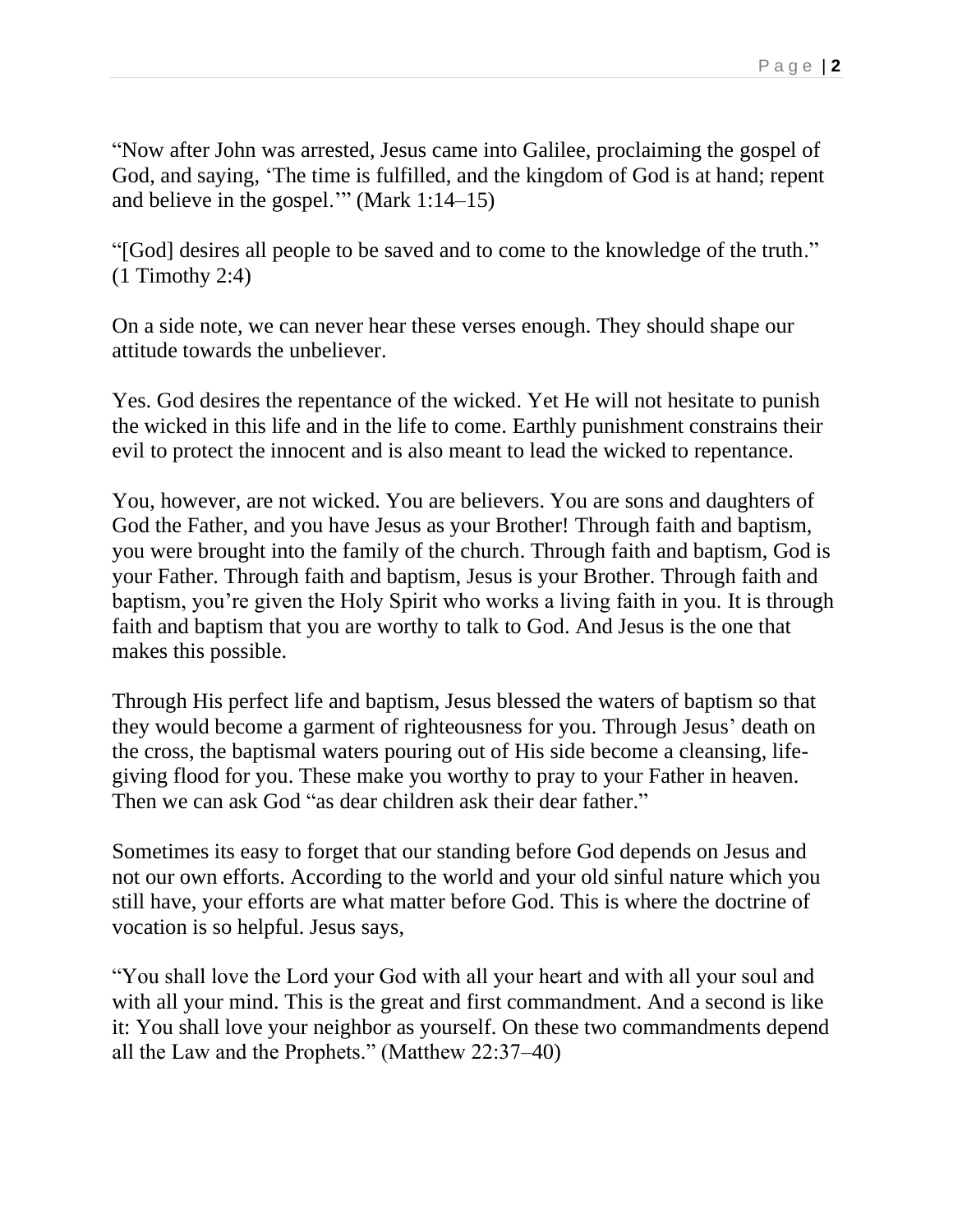Loving God is a matter of faith. Luther points out that your God is the one that you "fear, love, and trust." Whom do you fear more than anyone or anything else? Whom do you love more than anyone or anything else in the world? Whom do you trust more than anyone or anything else? This is a matter of faith because we haven't seen God. (Hebrews 11:1) Our faith points toward God.

It's very unflattering, but God doesn't need your good works. You cannot really do anything for God. Consider your daily devotions. Does God need to meditate on the very Word He sent? Or do you? Daily devotions are critical for us, because it is through God's Word that we have our existence in Him. But your neighbor does need your work. Works is a matter with your neighbor.

Your neighbors are all those whom God has put into your life, both good and bad. They need your works, which we can also call love. Think about 1 Corinthians 13:

Love is patient and kind; love does not envy or boast; it is not arrogant or rude. It does not insist on its own way; it is not irritable or resentful; it does not rejoice at wrongdoing, but rejoices with the truth. Love bears all things, believes all things, hopes all things, endures all things. (1 Corinthians 13:4–7)

These are attitudes and behaviors towards your neighbor. Towards other people. Now certainly God cares about how you act towards your neighbors. This is what gets James so riled up. Don't tell me you're a believer and treat your neighbor so poorly!

So, when you think of your relationship with God, think about faith. When you think about your relationship with your neighbor, think about works or love. The awesome thing is that it's your faith that makes you worthy to talk to God and not your works! On this side of glory, your works will be tainted by your old evil Adam. They will be imperfect and incomplete. But your faith is perfect because Jesus is perfect. Faith is nothing other than trusting in Jesus and in His promises for you. And His promises are backed up by His works which were perfect and righteous before God our Father. His promises are backed up by his atoning death on your behalf which paid for you sins and the sins of the entire world. His promises are backed up by His ascension before the Father where Jesus sits at the right hand of authority working all things for the good of those who trust in Him. (Romans 8:28)

And Jesus says, "Truly, truly, I say to you, whatever you ask of the Father in My name, He will give it to you." (v. 23)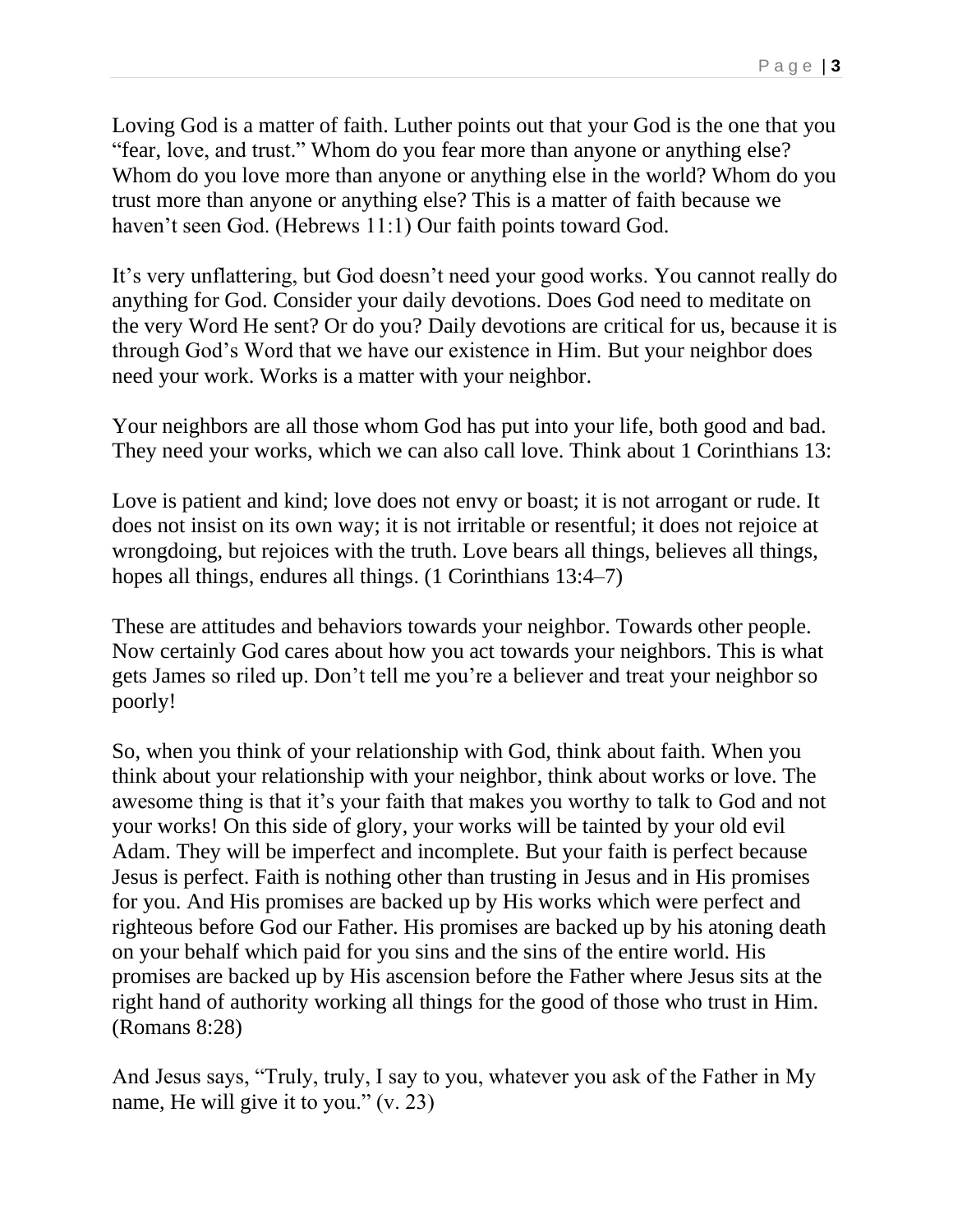So, why don't you always get whatever you ask for in Jesus' name?

First, let's clear up that there's no *formula* for prayer to get what you want. Many people falsely believe that if you just pray hard enough or somehow say the exact perfect words or if you get enough people to say the same prayer that God will answer your prayer the way you want Him to.

God answering your prayer doesn't depend on your effort. This is making the mistake of thinking that God listens because you are worthy in yourself or because your prayer is so heartfelt. As you've already heard, you're not worthy in and of yourself. And God says through the prophet Jeremiah that your heart is deceitful above all things. (Jeremiah 17:9) I definitely wouldn't count on the condition of your heart to ensure you're heard by God. You're heard by God because you're in Christ. God answers your prayer because you are His dear child.

God answering your prayer doesn't depend on using the perfect words. There is a perfect prayer which we'll get to, but God doesn't act because you use the right words. God is not some pleasure machine that works for you if you hit the buttons just right. This turns God into an automaton. God is personal. That is, He is one God in three persons. God is personal. Just as we don't talk to our friends in a prearranged script, we don't talk to God with a prearranged script. To be sure, we use prayers that have been written down so that we might learn from them, but God doesn't guarantee to listen to written down prayers. What are the Psalms but prayers that teach us to pray as we pray them? A wicked man can recite the Psalms all day long, but God will not listen to him. God listens to you because you're His dear child!

God answering your prayer doesn't depend on how many people are praying. This is the false motivation for the protestant National Day of Prayer. They come right out and say that if enough people will pray together, God will save America, whatever that means. That's why Lutherans don't typically participate in the National Day of Prayer. Please hear the next part carefully.

I fear we fall into this mentality with our prayer list. Sometimes it comes across that if we get enough people from Grace to pray for someone, God will act how we want Him to. Rarely do we pray for a person's eternal well-being. I know that's assumed by all of you, but maybe we shouldn't assume. There also seems to be the implication that the "Christian" answer to prayer is that people are healed. God certainly heals here in the earthly realm when and where He wills.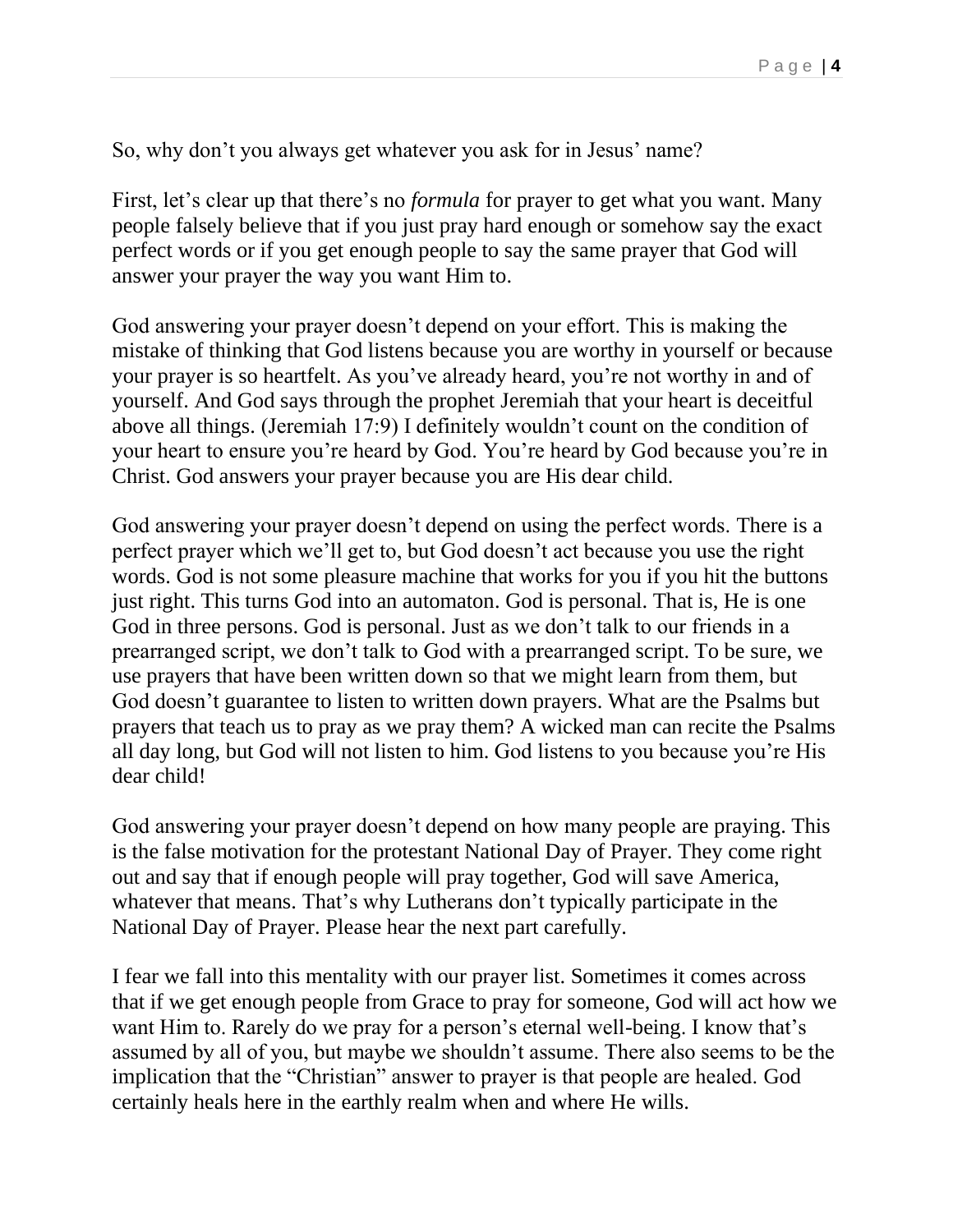Most of the time, He uses His good gift of daily bread called medicine, to heal both Christian and wicked alike. Sometimes, God intervenes directly to heal a person's affliction. But God doesn't promise that He'll do this for everyone. Our healing that is promised is an eternal healing. In the new heavens and earth, you won't know what it's like to be sick or dying.

Please hear me correctly. I don't want us to stop using our wonderful prayer list. I see it as a way to share each other's burdens. And, of course, this means we pray for each other. This is a wonderful, God-pleasing activity that we must continue. I would encourage you to ponder about what you are really praying for when you submit prayers to the prayer chain. And when you pray for each other, God listens because you are His dear child through faith.

Second, let's clear up that the Lord's Prayer is the perfect prayer. The disciples in Jesus' earthly ministry were just like us. They heard Jesus' condemning words on prayer and wanted to pray God-pleasing prayers. They had an advantage because they could ask Jesus directly, face to face, how to pray. And Jesus gives us the incredible gift of the Lord's Prayer.

This doesn't mean that the Lord's Prayer cannot be abused. It can be prayed by rote, with a disengaged mind, like any other prayer. When this happens, you truly become like the Gentiles who think they're heard for their many words. If you find yourself praying the Lord's Prayer by rote, slow down. Engage your heart, mind, and lips in prayer.

One of the great comforts of the Lord's Prayer is its completeness. One of the traps we are all guilty of falling into is praying only for daily bread which includes health. That's only one petition out of seven! The Lord's Prayer reminds you as you're praying it that there's so much more to life than daily bread. We tend to think in earthly, temporal terms and the Lord's Prayer reminds us that life and salvation are eternal things!

Third, let's clear up that that Lord's Prayer isn't the only prayer. Your Father in heaven cares about you because you're in Christ. That means he cares about the minutia of your life. He cares about your hopes and dreams. He cares about your triumphs and failures. He cares about your emotional and physical well-being. Prayer is nothing else than talking to God. And you have a wonderful promise from God. When you get to the point where you are so overwhelmed, you don't even know how to pray, God's Holy Spirit prays for you "with groanings too deep for words." (Romans 8:26)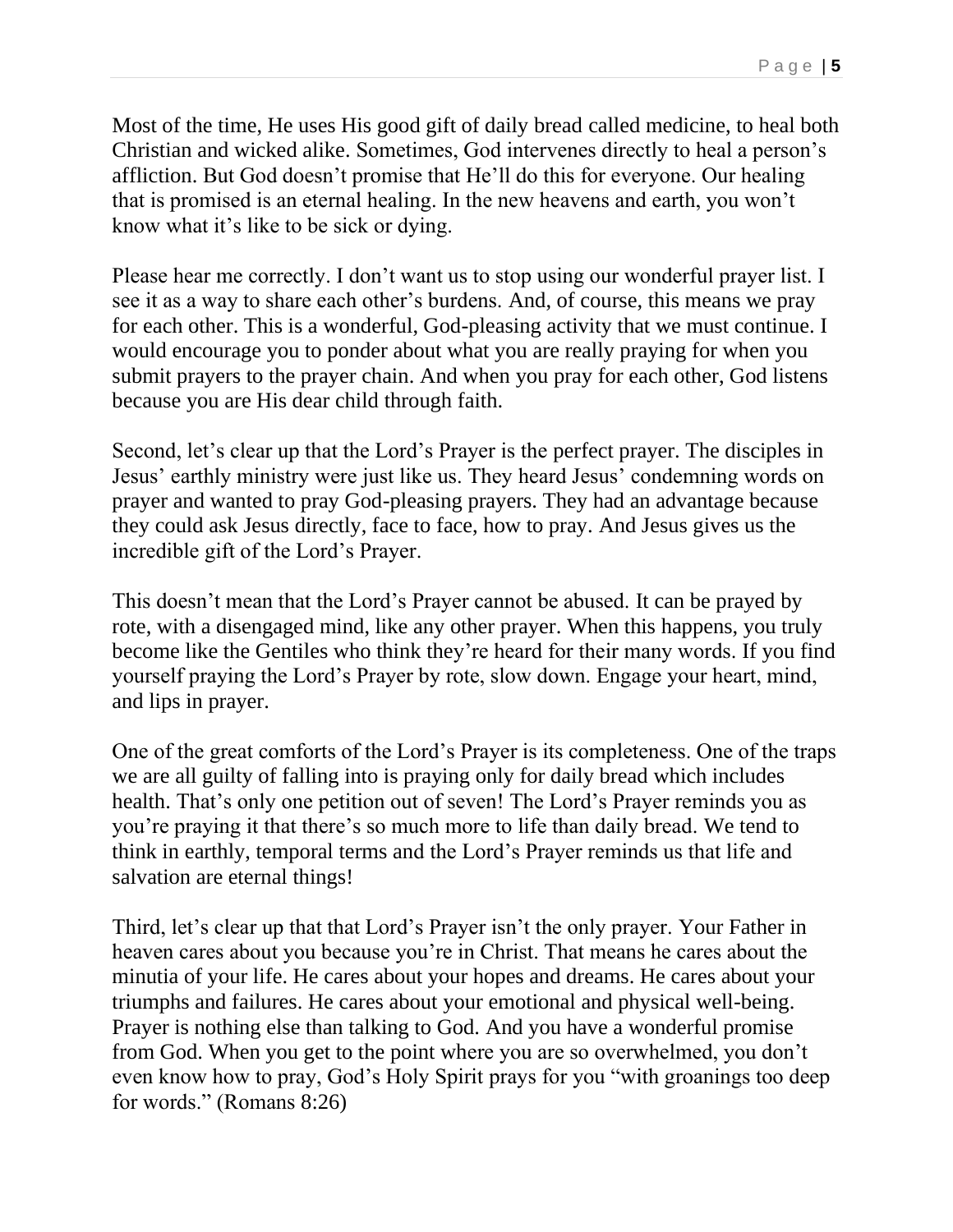And Jesus says, "Truly, truly, I say to you, whatever you ask of the Father in My name, He will give it to you." (v. 23)

But you don't always get what you pray for, do you?

Regarding prayer, Jesus says in Matthew:

Or which one of you, if his son asks him for bread, will give him a stone? Or if he asks for a fish, will give him a serpent? If you then, who are evil, know how to give good gifts to your children, how much more will your Father who is in heaven give good things to those who ask him! (Matthew 7:9–11)

Jesus says it a little differently in Luke:

"What father among you, if his son asks for a fish, will instead of a fish give him a serpent; or if he asks for an egg, will give him a scorpion? If you then, who are evil, know how to give good gifts to your children, how much more will the heavenly Father give the Holy Spirit to those who ask him!" (Luke 11:11–13)

Jesus equates giving good things with the giving of the Holy Spirit. If you have the Holy Spirit, you have all you need in this life and in the next. And Jesus promises you that if you ask for serpent, He won't give it to you. If you ask for a stone, He won't give it to you. When we ask God for things, we're still in this frustrating position of being both saint and sinner. Sometimes we ask for bread and eggs as we ought to, but many times we ask for serpents and stones, not really knowing that's what we're asking for. But Jesus only gives good gifts. Paradoxically, this can also include suffering to conform us to the image of Jesus, but we'll talk about that another time.

From our perspective, prayer can look ineffectual and weak. It's a much different perspective when you have an eternal perspective. Eternally, our prayers are powerful things that affect actual change for good in this temporal world. Regardless of what goes on in the world, know that you are a beloved child of your Father in heaven. Let me leave you with this promise that is guaranteed in Christ:

"And we know that for those who love God all things work together for good, for those who are called according to his purpose." (Romans 8:28)